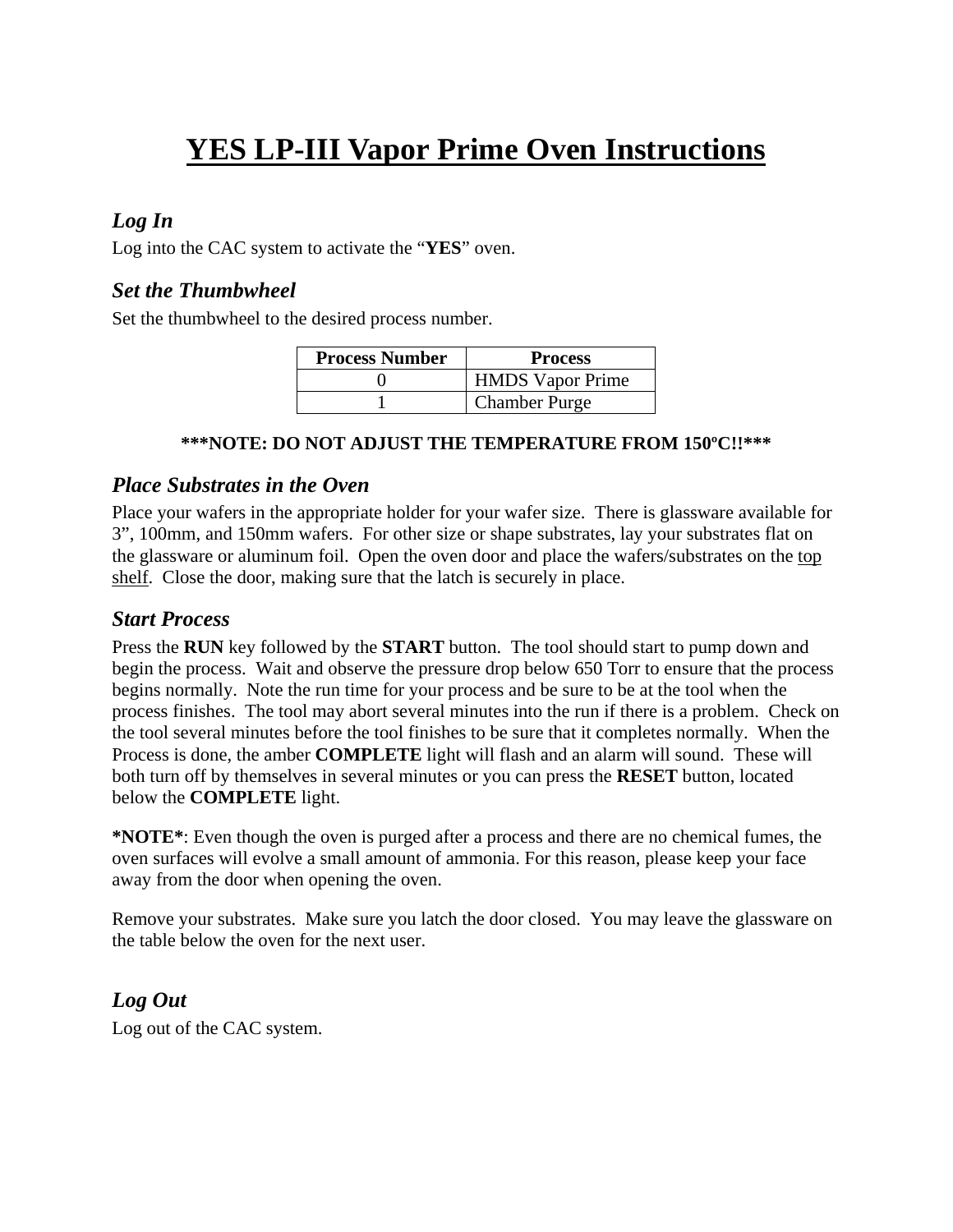## *Process Recipes*

#### *Vapor Priming*

(Process #0)

In vapor priming, the substrate is first dehydrated using vacuum and heat. It is then exposed to HMDS (hexamethyldisilazane) vapor to create a monolayer of HMDS on the surface to improve resist adhesion. Generally you should resist coat your wafers within  $1 - 2$  days of vapor priming. There is no need to clean the wafer if you need to vapor prime again. Generally you will need to prime your surface again if you solvent strip your wafer.

## *Purge*

(Process #1)

This process is used to purge and vent the oven. This process is typically used by staff to purge the system after the HMDS flask is refilled. It can be run at the end of an aborted process to assure the oven is completely purged or if the cycle is terminated in mid-process.

## *Oven Program*

 $0 =$  HMDS Vapor Prime  $1 = N2$  Purge

Inputs:  $A = start button, B = Baratron setpoint 1, C = 2 or 3 on thumbwheel,$  $D =$  Baratron setpoint 2,  $E = 1$  or 3 on thumbwheel

Outputs:  $O0 =$  Signal Tone,  $O1 =$  Nitrogen,  $O2 =$  Vacuum,  $O3 =$  Chemical

| <b>Step</b> | Func/Data   | Output         | Comments                                     |
|-------------|-------------|----------------|----------------------------------------------|
| 01          | IF $A>03$   |                | <b>KEY LOCK SEQUENCE</b> System is running,  |
| 02          | GOTO 01     |                | waiting for the start button                 |
| 03          | IF $E > 35$ |                | Program $1 =$ Purge cycle                    |
| 04          | GO TO 05    |                | <b>Program <math>0 = V</math></b> apor Prime |
| 05          | M02:00      | $\overline{2}$ | Vacuum 2 min.                                |
| 06          | IF $B > 30$ | $\overline{2}$ | If above setpoint 1, abort to step 30        |
| 07          | M02:00      |                | $N2$ 2 min.                                  |
| 08          | IF $B>09$   |                | If above setpoint 1, continue                |
| 09          | M02:00      | $\overline{2}$ | vacuum 2 min.                                |
| 10          | IF $B > 30$ | $\overline{2}$ | I If above setpoint 1, abort to step 30      |
| 11          | M010:00     |                | 10 min. N2 purge                             |
| 12          | IF $B>13$   |                | If above setpoint 1, continue                |
| 13          | M03:00      | $\overline{2}$ | Vacuum 3 min.                                |
| 14          | IF $D > 30$ | $\overline{2}$ | If above setpoint 2, abort to step 30        |
| 15          | $L = 150$   | 3              | Loop signal begins                           |
| 16          | $S = 02:00$ | 3              | 2 seconds HMDS                               |
| 17          | IF $D > 30$ | 3              | If above setpoint 2, abort to step 30        |